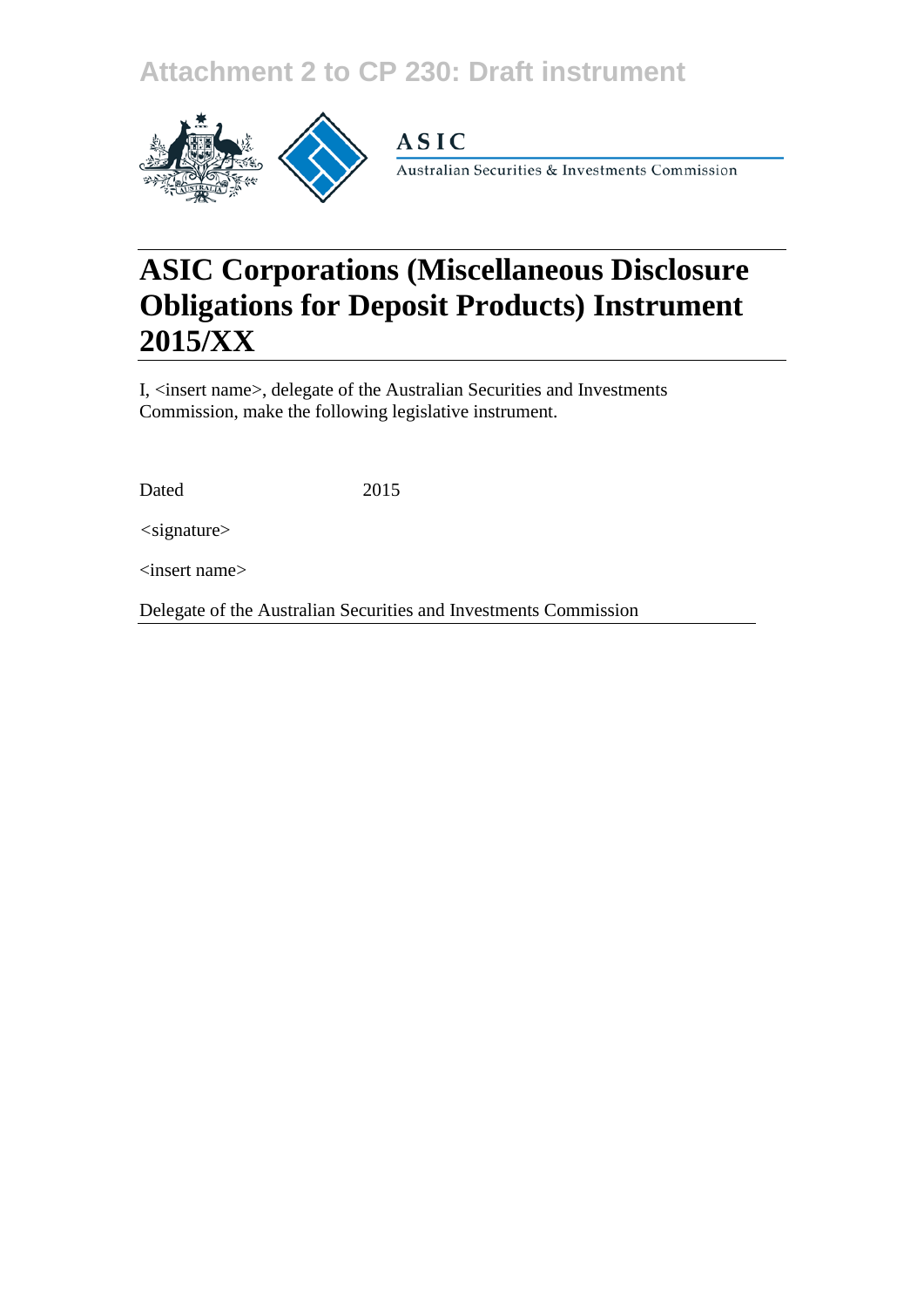### **Contents**

|   | <b>Part 1-Preliminary</b>                                                    |  |
|---|------------------------------------------------------------------------------|--|
|   |                                                                              |  |
|   |                                                                              |  |
|   |                                                                              |  |
|   |                                                                              |  |
|   | <b>Part 2—Exemptions</b>                                                     |  |
|   | 5 Requirement to disclose interest rates in product disclosure statements  4 |  |
| 6 |                                                                              |  |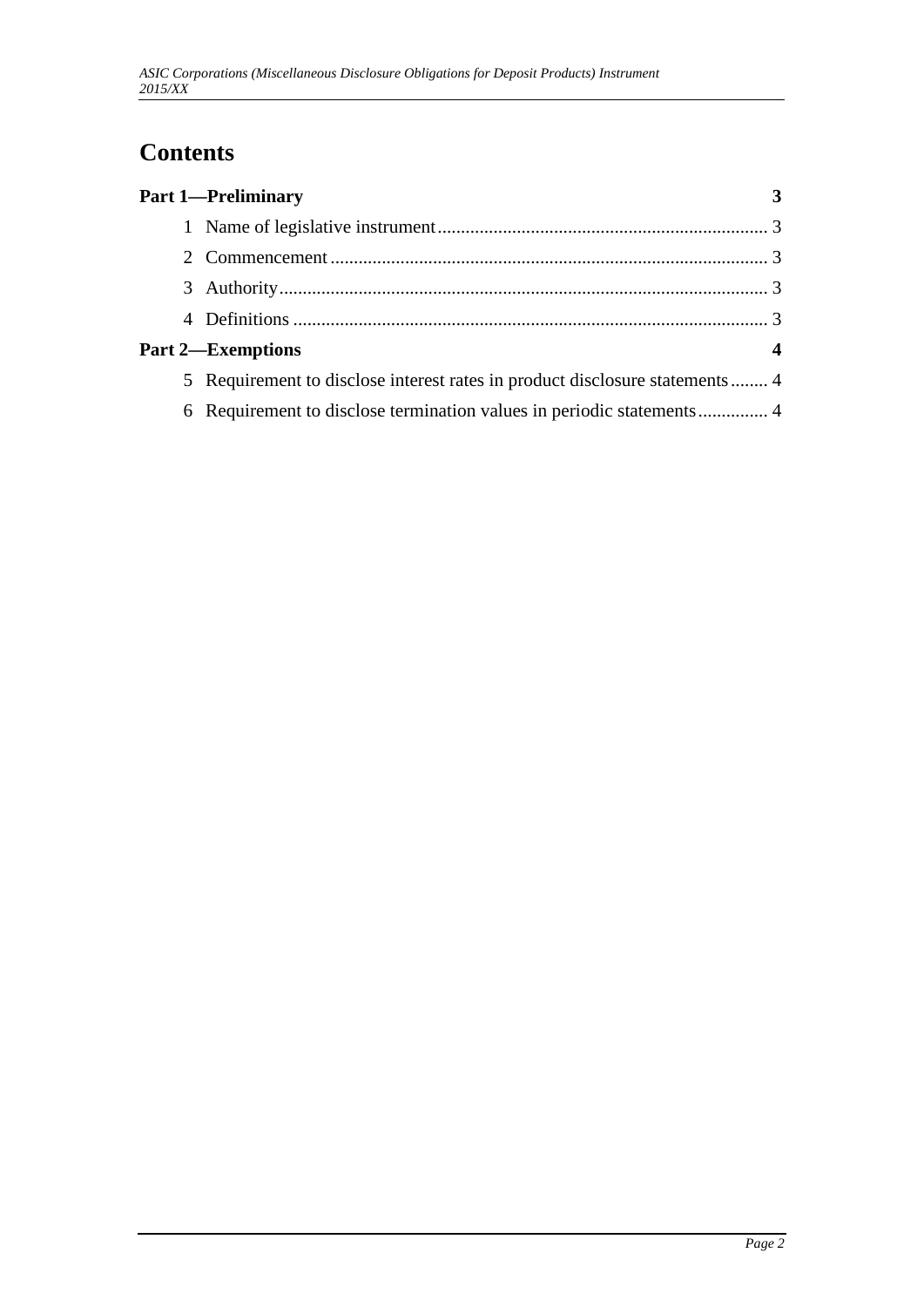### **Part 1—Preliminary**

#### **1 Name of legislative instrument**

This instrument is *ASIC Corporations (Miscellaneous Disclosure Obligations for Deposit Products) Instrument 2015*.

#### **2 Commencement**

This instrument commences on the day after it is registered on the Federal Register of Legislative Instruments.

Note: The register may be accessed a[t www.comlaw.gov.au.](http://www.comlaw.gov.au/)

#### **3 Authority**

This instrument is made under paragraph 1020F(1)(a) of the *Corporations Act 2001* (the *Act*).

#### **4 Definitions**

In this instrument:

*issuer* has a meaning affected by section 761E of the Act.

*regulated person* has the meaning given by section 1011B of the Act.

*responsible person* has the meaning given by subsection 1013A(3) of the Act.